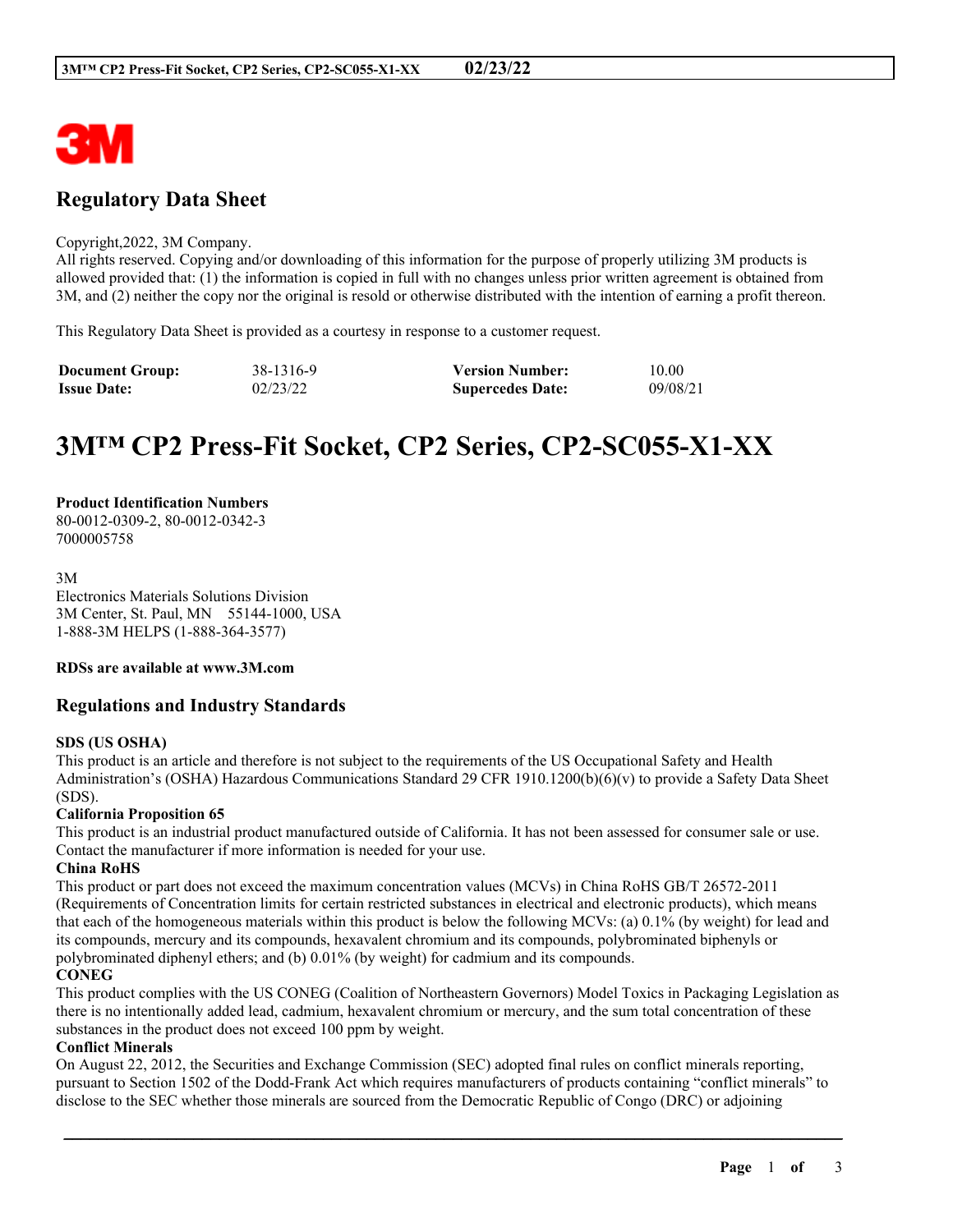countries. 3M has been participating in the EICC-GeSI Extractives Workgroup, and are incorporating the EICC-GeSI Conflict Minerals Reporting template in existing systems for use with suppliers of materials that may contain conflict minerals covered by the SEC rules. 3M will provide product-specific information once the required supply chain data has been obtained.

## **CPSIA 2008**

A Certificate of General Conformity per the US Consumer Product Safety Act, 15 U.S.C. § 2063 (a)(1), as revised by section 102 of the 2008 US Consumer Product Safety Improvement Act, is not required for the requested product.

## **EU REACH**

Substances listed in Annex XIV of Regulation No 1907/2006 of the European Parliament and the Council concerning the Registration, Evaluation, Authorization and Restriction of Chemicals (REACH) are not intentionally added to this product. **EU REACH**

Substances listed in Annex XVII of Regulation No 1907/2006 of the European Parliament and the Council concerning the Registration, Evaluation, Authorization and Restriction of Chemicals (REACH) are not intentionally added to this product. **EU REACH**

This product is an article, without intended release of a chemical substance, under the Regulation No 1907/2006 of the European Parliament and the Council concerning the Registration, Evaluation, Authorisation and Restriction of Chemicals (REACH) (refer to REACH, Article 3(3)). It is not a chemical preparation. Therefore, it is not subject to the (pre)-registration or the registration process. It does not require a safety data sheet.

### **EU REACH**

This product, including any article that the product is composed of, does not contain at greater than 0.1% by weight a Substance of Very High Concern (SVHC) substance identified according to Article 59 of REACH. This declaration reflects the substances on the candidate SVHC list, effective January 2022.

## **EU RoHS**

This product does not exceed the maximum concentration values (MCVs) set under EU Directive 2011/65/EU (RoHS recast/RoHS 2), as stated in Annex II to that directive. This means that each of the homogenous materials within this product does not exceed the following MCVs: (a) 0.1% (by weight) for lead, mercury, hexavalent chromium, polybrominated biphenyls or polybrominated diphenyl ethers; and (b) 0.01% (by weight) for cadmium.

## **EU RoHS Phthalates**

This product does not exceed the maximum concentration values (MCVs) for phthalates set under EU Directive 2011/65/EU (RoHS recast/RoHS 2), as amended by EU 2015/863, which applies to finished EEE after July 22, 2019 for Category 1-7, 10- 11 products and after July 22, 2021 for Category 8 and 9 products. This means that each of the homogeneous materials within this product does not exceed the MCV of 0.1% (by weight) for each of the following phthalates: DEHP, BBP, DBP, and DIBP.

### **Sustainability and 3M**

Go to www.3M.com/sustainability to learn about 3M's programs. 3M is a signatory of the United Nations Global Compact (UNGC).

## **Sustainability and 3M's Code of Conduct**

Go to www.3M.com/businessconduct

## **TSCA Section 6**

This product is not known to contain 2,4,6-Tri-tert-butylphenol (CAS 732-26-3).

#### **TSCA Section 6**

This product is not known to contain Decabromodiphenyl Ether (Deca-BDE) (CAS 1163-19-5).

#### **TSCA Section 6**

This product is not known to contain Hexachlorobutadiene (HCBD) (CAS 87-68-3).

**TSCA Section 6**

This product is not known to contain Pentachlorothiophenol (PCTP) (CAS 133-49-3).

#### **TSCA Section 6**

This product is not known to contain Phenol, isopropylated phosphate (3:1) (PIP (3:1)) (CAS 68937-41-7).

## **Chemicals and/or Compounds of Interest**

**Arsenic and (As) Compounds** : Not intentionally added. **Asbestos** : Not intentionally added.

Disclaimers: The information provided in this document related to material content represents 3M's knowledge and belief, which may be based in whole or in

\_\_\_\_\_\_\_\_\_\_\_\_\_\_\_\_\_\_\_\_\_\_\_\_\_\_\_\_\_\_\_\_\_\_\_\_\_\_\_\_\_\_\_\_\_\_\_\_\_\_\_\_\_\_\_\_\_\_\_\_\_\_\_\_\_\_\_\_\_\_\_\_\_\_\_\_\_\_\_\_\_\_\_\_\_\_\_\_\_\_